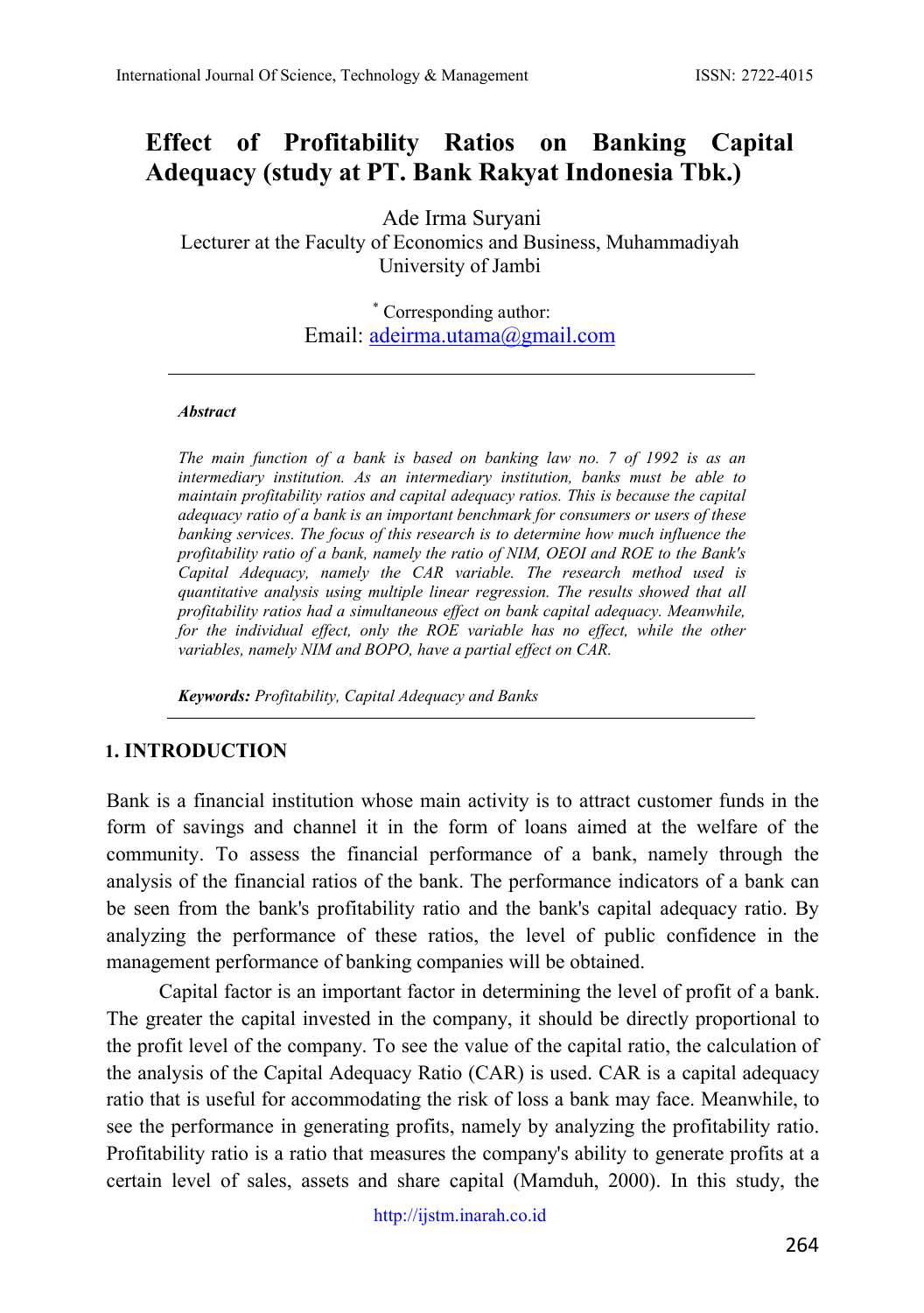profitability ratios that will be used are the ratio of Net Income Margin (NIM), Operating Expenses to Operating Income (BOPO) and *Return on Equity* (ROE) of

PT. Bank Rakyat Indonesia Tbk (Persero) is one of the state-owned enterprises engaged in the banking sector with a very large market capability on the Indonesia Stock Exchange (BEI) with the company code BBRI. In 2019, the performance of BBRI's management was very good with a profit of Rp. 34.4 trillion. If you look at the development from 2018, BBRI's profit performance is very good, which has increased by 6.15%. In 2018 BBRI's profit was Rp. 32.4 Trillion. This high profit processing was obtained from credit growth originating from micro credit which grew by 12.19% with the credit position rising to 35.5%.

By looking at the development of BBRI's profit and the composition of BBRI's credit, the researcher is interested in further examining the bank's profitability ratio and how it affects the bank's capital adequacy ratio of PT. Bank Rakyat Indonesia Tbk with the research title, namely the effect of profitability ratios on bank capital adequacy (Study at PT. Bank Rakyat Indonesia Tbk.)

# **II. METHODS**

Focus of this study is to determine how much influence the profitability ratios have on capital adequacy in the banking industry. For this reason, an explanatory research was conducted. The type of data used is secondary data obtained from annual reports published by the company PT. Bank Rakyat IndonesiaTbk. In the period 2015 to 2019. In conducting the analysis, the research used multiple linear regression analysis which is useful for knowing the magnitude of the influence between the independent variables on the dependent variable and the F test and T test which are used to determine how much influence the independent variable has on the dependent variable simultaneously and partially.

# **III. RESULT AND DISCUSSION**

Based on the background obtained in the introduction, this study will discuss the independent variables, namely NIM, BOPO and ROE and their effects on the value of bank capital adequacy as indicated by the amount of the bank's CAR. The value of each of these variables can be seen in table 1.1 below:

**Table 1.1**.Value of the profitability ratio and capital adequacy ratio of PT. Bank Rakyat IndonesiaTbk the period 2015 to 2019 (%)

| Year | Profitabilitas Rasio |             |            | Capital Ratio |  |
|------|----------------------|-------------|------------|---------------|--|
|      | NIM                  | <b>BOPO</b> | <b>ROE</b> | CAR           |  |
| 2015 | 7,85                 | 66,69       | 29,89      | 20,59         |  |
| 2016 | $8{,}00$             | 68,69       | 23,08      | 22.9          |  |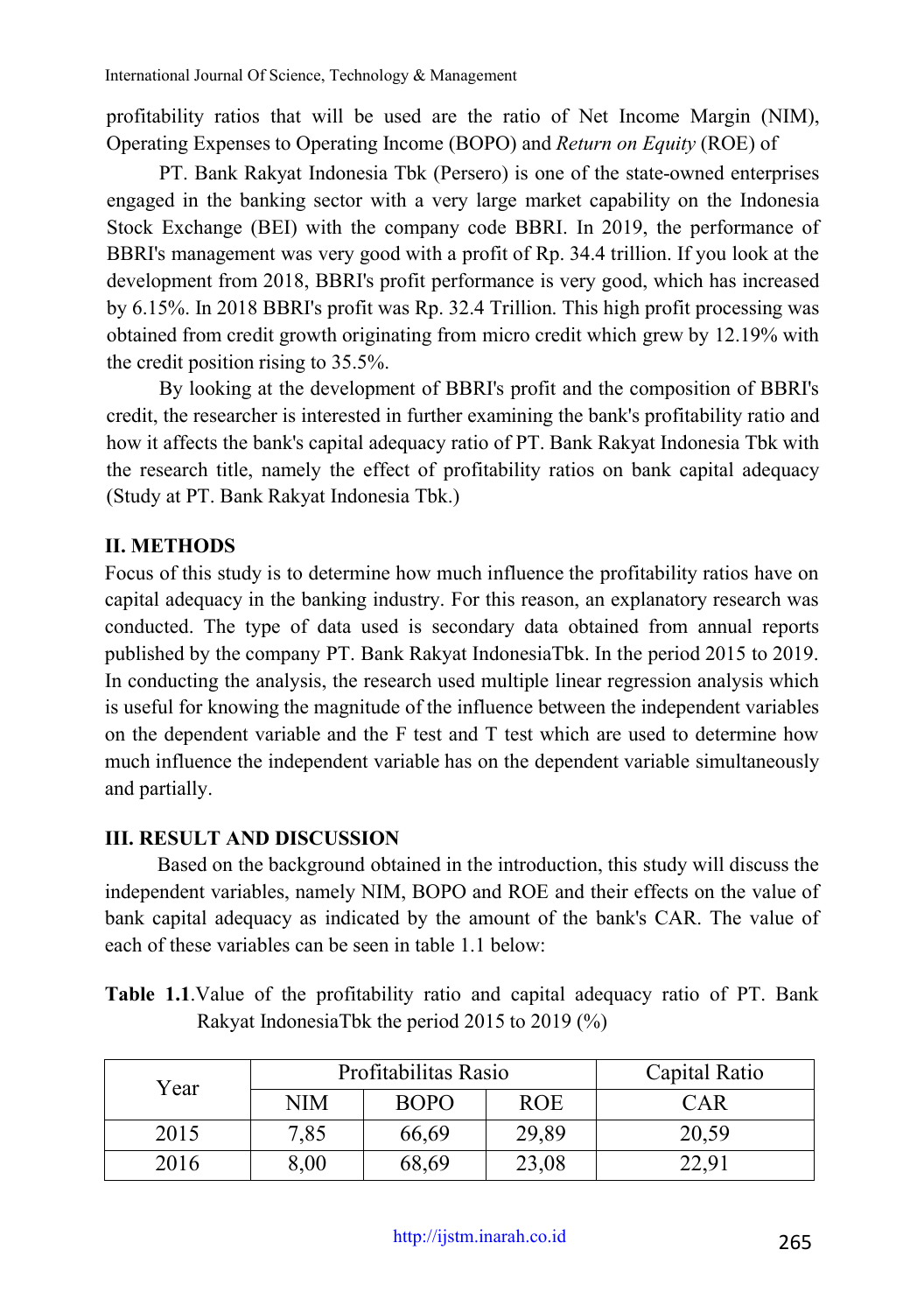International Journal Of Science, Technology & Management

| 2017 | 7,92 | 69,14 | 20,03 | 22,96 |
|------|------|-------|-------|-------|
| 2018 | 7,45 | 68,40 | 20,49 | 21,21 |
| 2019 | 6,98 | 70,01 | 19,41 | 22,55 |

Source : Annual Report 2019

Based on table 1.1 above , it is known that the value of the profitability ratio and the capital adequacy ratio fluctuates annually. For the value of the independent variable itself, namely NIM in 2015 to 2019 respectively, namely 7.85%, 8.00%, 7.92%, 7.45% and in 2019 amounted to 6.98%. Another independent variable is the OEOI ratio with a value in 2015 of 66.69% and increased in 2016 to 2018, namely 68.69%, 69.14% and decreased in 2018 by 68.40% and increased again in 2019. Amount to 70.01%. For the ROE value of PT. BRI Tbk in 2015 amounted to 29.89% and decreased from 2016 to 2017 by 23.08% and 20.03%. For 2018 and 2019, it fluctuated, namely 20.49% for 2018 and 19.41% for 2019.

As for the value of the dependent variable itself, namely the capital adequacy ratio with the ratio value used, namely CAR, it shows that in 2015 the value was 20 , 59% and increased from 2016 to 2017, namely 22.91% and 22.96%. Meanwhile, in 2018 and 2019 the CAR values were 21.21% and 22.55%. Based on the results of this study, the researcher conducted multiple linear regression to see how much influence the profitability ratio had on bank capital adequacy. The results of the calculations can be seen in table 1.2 below.

**Table 1.2**. Calculation Results of Multiple Linear Regression

|                                | Unstandardized<br>Coefficients |            | Standardize<br>d<br>Coefficients |        |      |
|--------------------------------|--------------------------------|------------|----------------------------------|--------|------|
| Model                          | B                              | Std. Error | Beta                             | t      | Sig. |
| (Constan<br>$\mathbf{1}$<br>t) | $-91,697$                      | 4,819      |                                  | 19,029 | ,033 |
| <b>NIM</b>                     | 1,712                          | ,081       | ,675                             | 21,014 | ,030 |
| <b>BOPO</b>                    | 1,427                          | ,062       | 1,617                            | 22,899 | ,028 |
| <b>ROE</b>                     | ,124                           | ,017       | ,496                             | 7,306  | ,087 |

**Coefficientsa**

Dependent Variable: CAR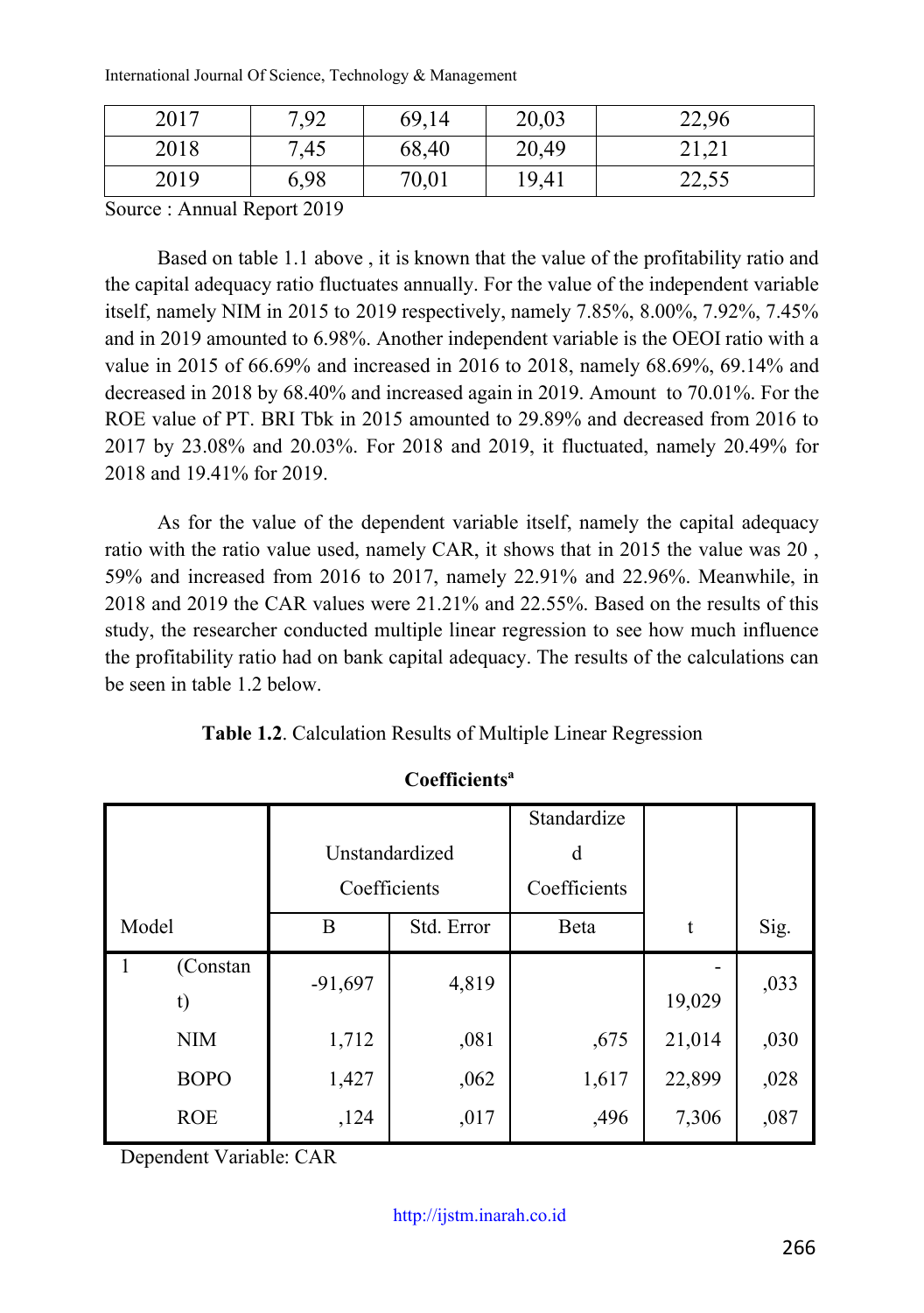From the table above, the calculation of the multiple regression equation is as follows:  $Y = -91,697 + 1,712$  NIM +1,427 BOPO + 0.124 ROE. With this equation, it can be seen that the constant is -91.697, which means that if the NIM, BOPO and ROE are zero, the bank's capital adequacy ratio will decrease by 91.697 assuming that all other independent variables are fixed. Furthermore, to test whether the independent variable has a partial effect on the dependent variable, a test with a significant value less than 0.05 or 5% is carried out. Based on table 1.2 above, it is found that all independent variables partially influence the dependent variable. This is explained by the significant value of the independent variable which is lower than 0.05 or 5%.

significant NIM value that is less than 0.05 or 0.030 indicates that the bank management's ability to generate net interest has a significant effect on the level of bank capital adequacy. Meanwhile, the significant value of BOPO is greater than 0.05, which is 0.028, which means that operating expenses to operating income affect the bank's capital adequacy. Likewise, ROE which is not significant with a value greater than 0.05, namely 0.087 which indicates that the total return on net income on equity has no effect on bank capital adequacy. Furthermore, the independent variable is tested jointly on the dependent variable. The results of the calculations can be seen in the table below:

### Table 1.3 Calculation Results of the FTest

|       |                | Sum of  |                | Mean   |             |                |
|-------|----------------|---------|----------------|--------|-------------|----------------|
| Model |                | Squares | df             | Square | F           | Sig.           |
|       | Regressio<br>n | 4,651   | 3              | 1,550  | 452,01<br>3 | $,035^{\rm b}$ |
|       | Residual       | ,003    |                | ,003   |             |                |
|       | Total          | 4,655   | $\overline{4}$ |        |             |                |

#### **ANOVAa**

a. Dependent Variable: CAR

b. Predictors: (Constant), ROE, NIM, BOPO

Furthermore, from the table above, it is known that the effect between variables simultaneously (together) is carried out based on the probability value. If the probability value is less than 0.05 or 5%, it can be concluded that the variable is significant or influential simultaneously. Vice versa, if the variable value is greater than 0.05 or 5%, it can be concluded that the variable is not significant or has no effect simultaneously. Striking from the table above, the calculated F value is 452.013 with a significant amount of 0.035, which means that all variables simultaneously affect the